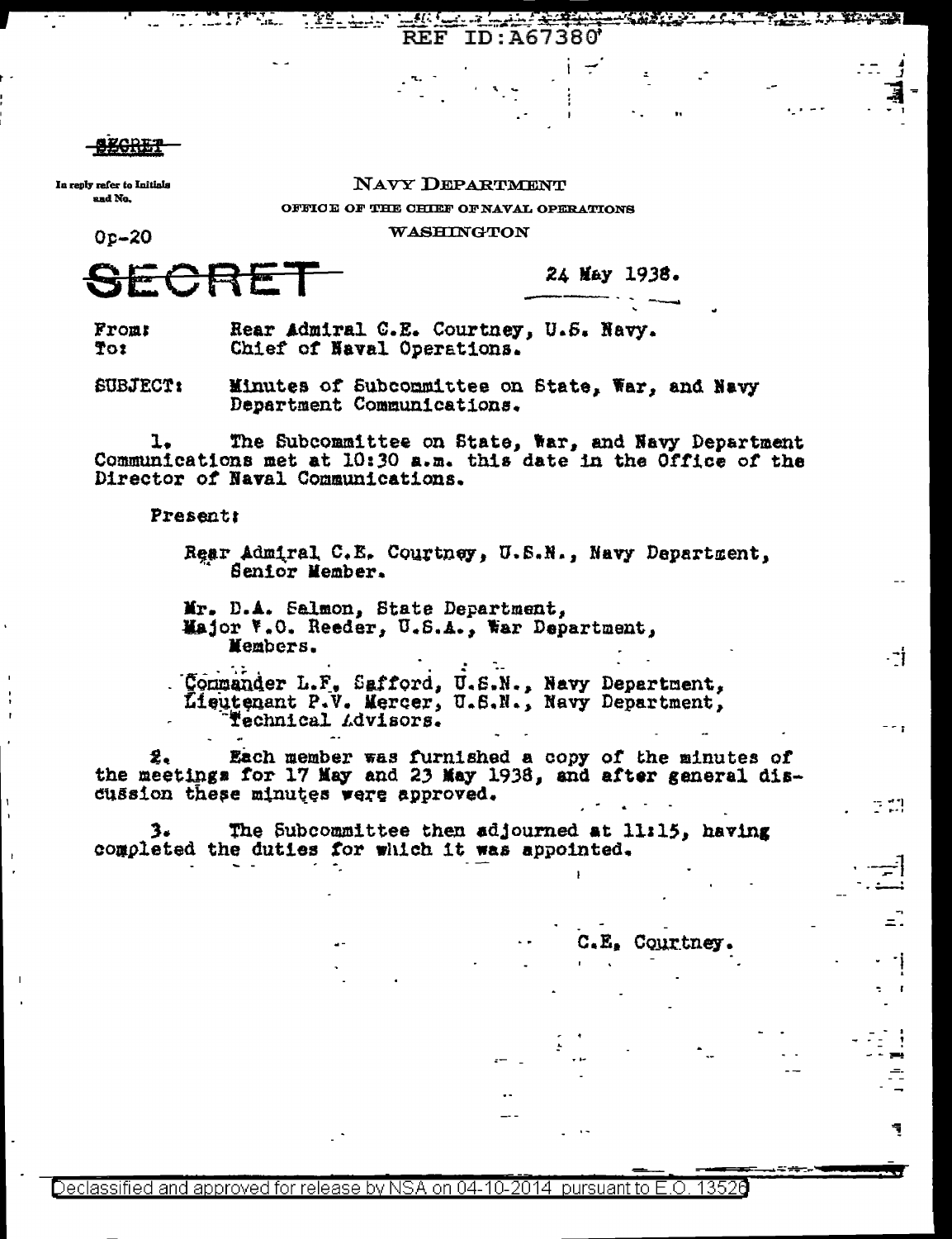## Major Reed FF ID 467380 \ This page replaces pages 3 and 4 of the minutes for 17 May 1938.

 $\sim$